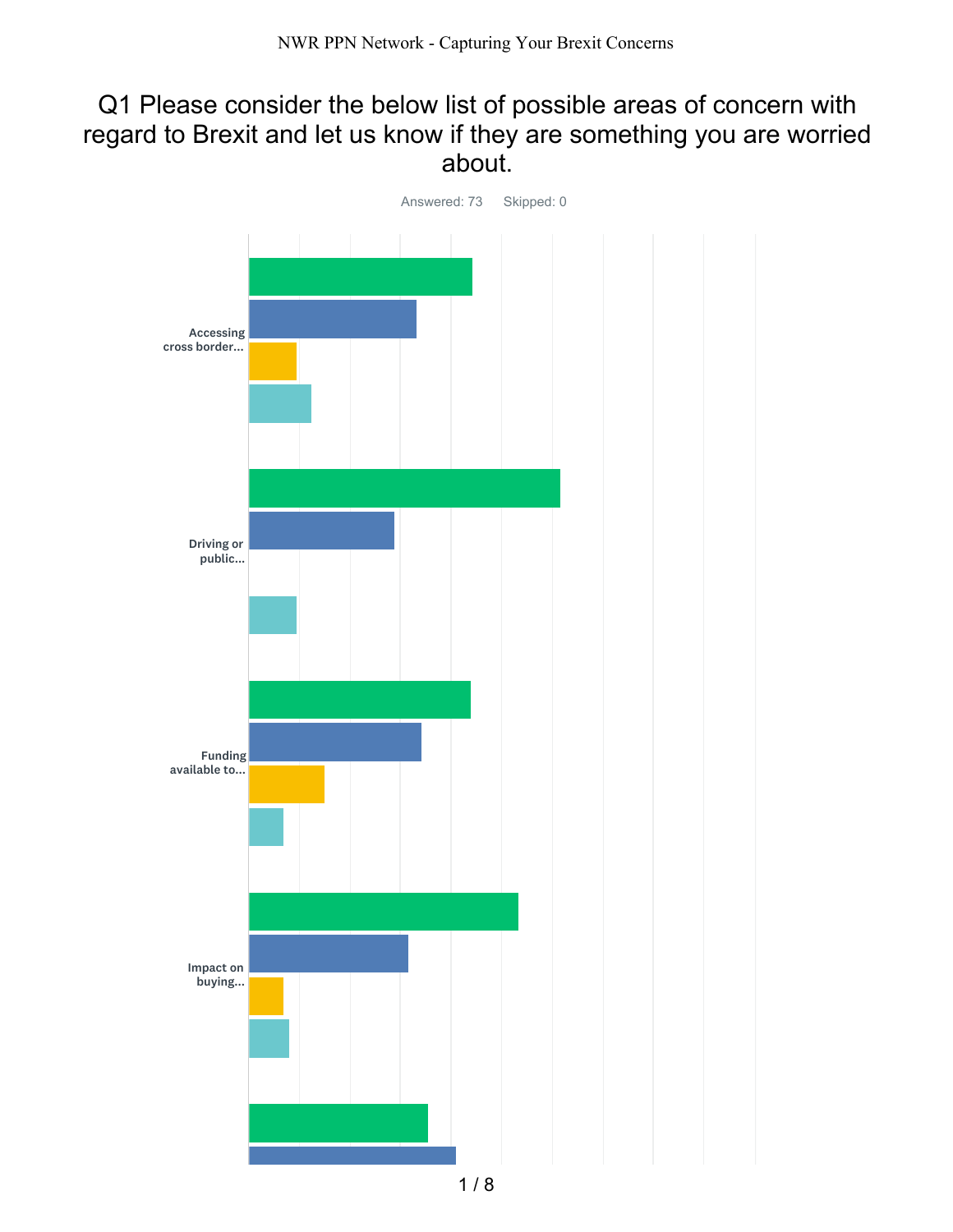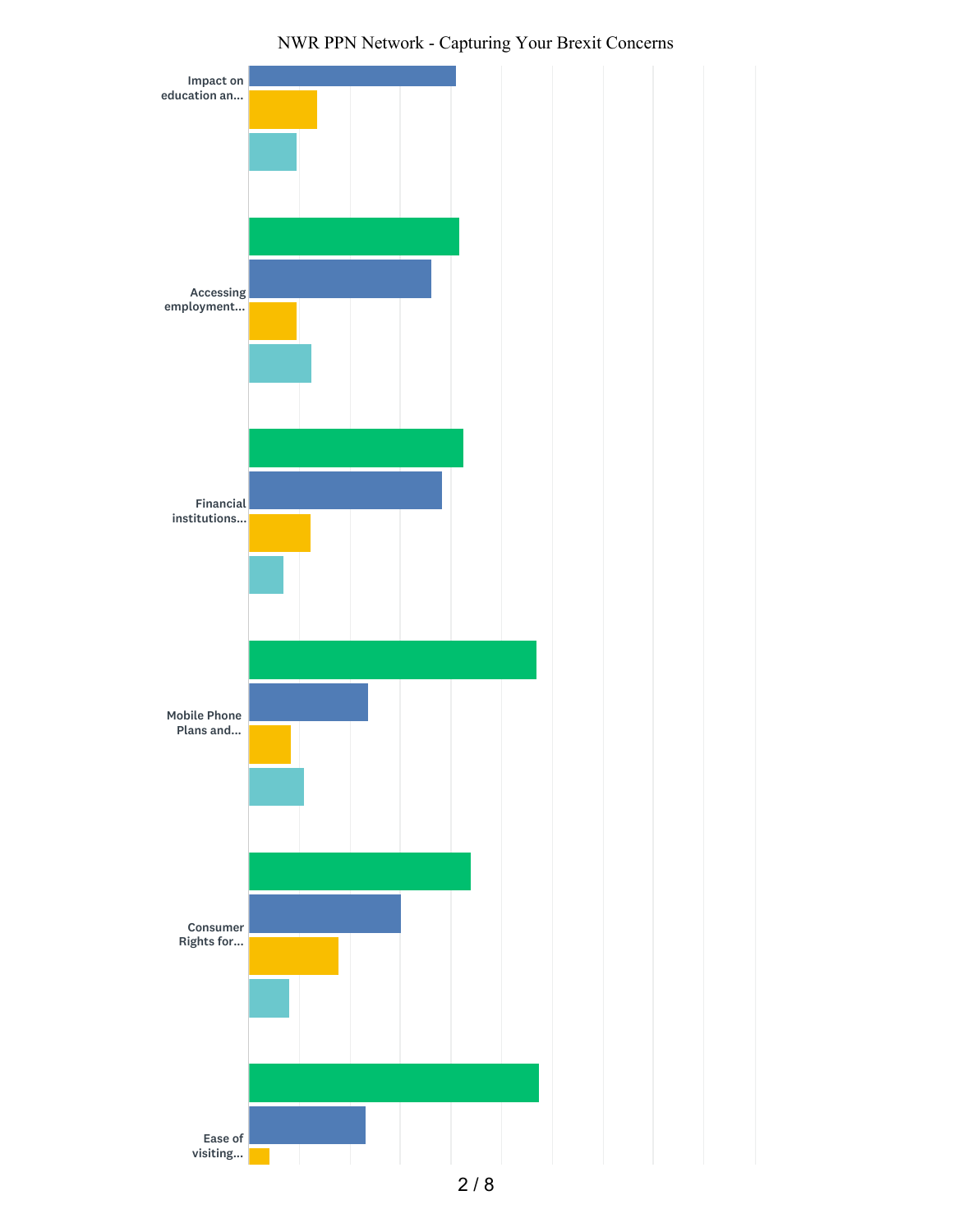

Very concerned **Slightly concerned** Hadn't really thought about it I don't think it will be an issue - not concerned at all

|                                                                         | <b>VERY</b><br><b>CONCERNED</b> | <b>SLIGHTLY</b><br><b>CONCERNED</b> | <b>HADN'T</b><br><b>REALLY</b><br><b>THOUGHT</b><br><b>ABOUT IT</b> | <b>I DON'T THINK IT WILL</b><br><b>BE AN ISSUE - NOT</b><br><b>CONCERNED AT ALL</b> | <b>TOTAL</b> | <b>WEIGHTED</b><br><b>AVERAGE</b> |
|-------------------------------------------------------------------------|---------------------------------|-------------------------------------|---------------------------------------------------------------------|-------------------------------------------------------------------------------------|--------------|-----------------------------------|
| Accessing cross border health<br>care and adequate medicine<br>supplies | 44.44%<br>32                    | 33.33%<br>24                        | 9.72%<br>7                                                          | 12.50%<br>9                                                                         | 72           | 1.90                              |
| Driving or public transport<br>across the border                        | 61.64%<br>45                    | 28.77%<br>21                        | $0.00\%$<br>$\Omega$                                                | 9.59%<br>7                                                                          | 73           | 1.58                              |
| Funding available to<br>community groups                                | 43.84%<br>32                    | 34.25%<br>25                        | 15.07%<br>11                                                        | 6.85%<br>5                                                                          | 73           | 1.85                              |
| Impact on buying essentials,<br>both availability and price             | 53.42%<br>39                    | 31.51%<br>23                        | 6.85%<br>5                                                          | 8.22%<br>6                                                                          | 73           | 1.70                              |
| Impact on education and<br>access to 3rd Level Institutions             | 35.62%<br>26                    | 41.10%<br>30                        | 13.70%<br>10                                                        | 9.59%<br>7                                                                          | 73           | 1.97                              |
| Accessing employment across<br>the border                               | 41.67%<br>30                    | 36.11%<br>26                        | 9.72%<br>7                                                          | 12.50%<br>9                                                                         | 72           | 1.93                              |
| Financial institutions and<br>Insurance                                 | 42.47%<br>31                    | 38.36%<br>28                        | 12.33%<br>9                                                         | 6.85%<br>5                                                                          | 73           | 1.84                              |
| Mobile Phone Plans and<br>Roaming                                       | 56.94%<br>41                    | 23.61%<br>17                        | 8.33%<br>6                                                          | 11.11%<br>8                                                                         | 72           | 1.74                              |
| Consumer Rights for goods                                               | 43.84%<br>32                    | 30.14%<br>22                        | 17.81%<br>13                                                        | 8.22%<br>6                                                                          | 73           | 1.90                              |
| Ease of visiting friends, family<br>and other community groups          | 57.53%<br>42                    | 23.29%<br>17                        | 4.11%<br>3                                                          | 15.07%<br>11                                                                        | 73           | 1.77                              |

across the border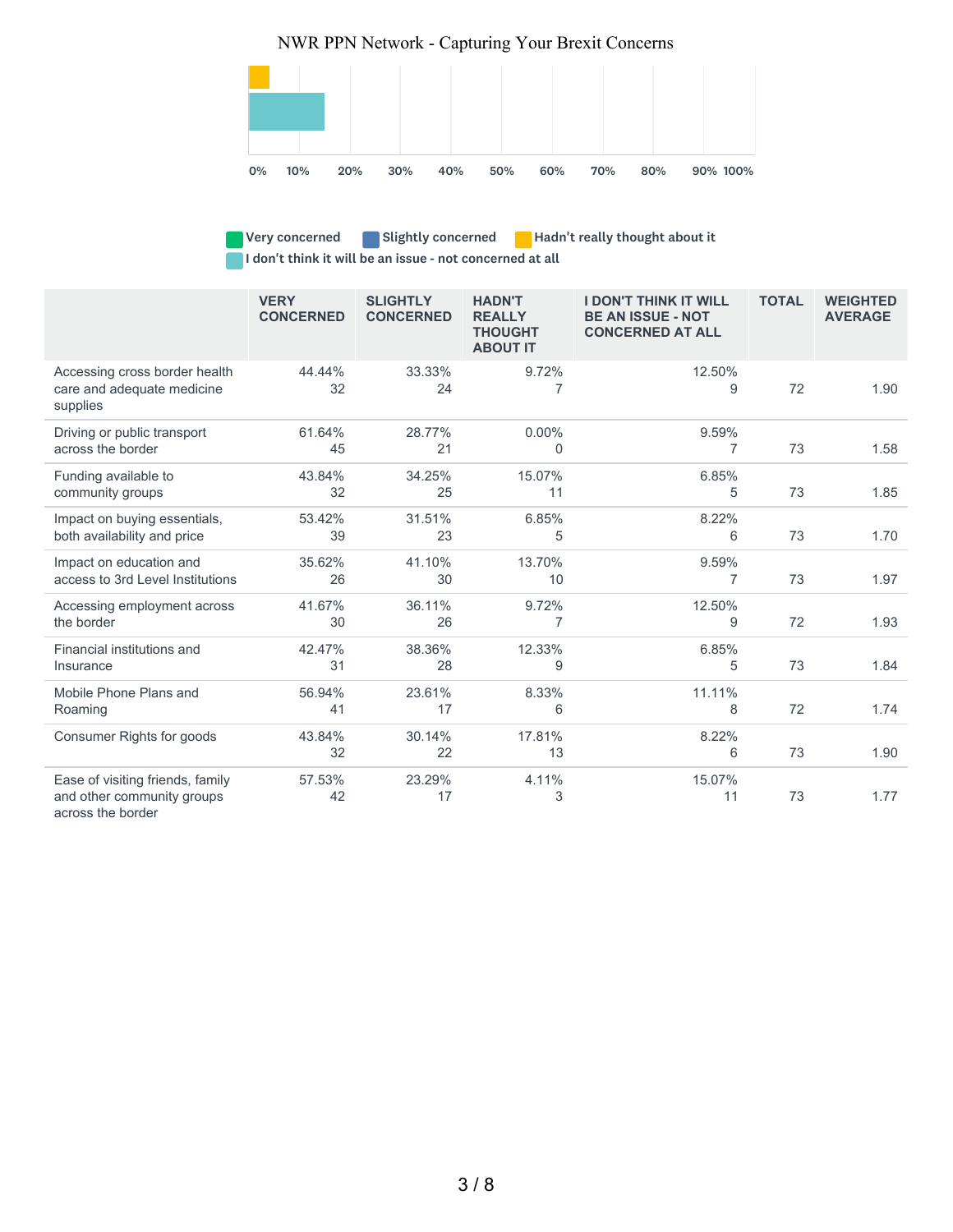# Q2 Please tell us about your specific concerns in relation to any (or all) of the above issues that you are most worried about

Answered: 55 Skipped: 18

| #              | <b>RESPONSES</b>                                                                                                                                                                                                                                                                                                                                                                                               | <b>DATE</b>        |
|----------------|----------------------------------------------------------------------------------------------------------------------------------------------------------------------------------------------------------------------------------------------------------------------------------------------------------------------------------------------------------------------------------------------------------------|--------------------|
| 1              | Medical and treatments                                                                                                                                                                                                                                                                                                                                                                                         | 4/12/2019 9:33 PM  |
| 2              | Already there is a shortage of medications in local pharmacies from Britain, how is this going to<br>impact on us once Brexit is implementated. Also visit northern Ireland the logistics of going up and<br>down, are we covered by insurance. Not to mention the impact it will have on the community group<br>relationships that were developed through Peace programmes.                                   | 4/10/2019 11:31 AM |
| 3              | The Helthcare Directive and the availability of healthcare cross border, The implementation of the<br>Istanbul Convention, The need to uphold the Good Friday Agreement.                                                                                                                                                                                                                                       | 4/5/2019 8:25 AM   |
| 4              | Economic downturn Availability of goods                                                                                                                                                                                                                                                                                                                                                                        | 4/4/2019 10:38 PM  |
| 5              | we live 400 yards from the border our daily lives will be very much affected, border post if they<br>come into affect will divide communities and will become a target as they have done since 1921                                                                                                                                                                                                            | 4/4/2019 7:37 PM   |
| 6              | Clarity required on social issues, health, education & employment - and the possible impact on<br>social connections                                                                                                                                                                                                                                                                                           | 4/4/2019 11:20 AM  |
| $\overline{7}$ | We as a Society are very concerned for the meeting of our members that live in Northern Ireland<br>travelling on our outings to Northern Ireland will be extremely difficult have to produce passports at<br>the point of entry                                                                                                                                                                                | 4/4/2019 11:10 AM  |
| 8              | The cross border health scheme will it be still available                                                                                                                                                                                                                                                                                                                                                      | 4/4/2019 10:39 AM  |
| 9              | I'm a cross border worker so it will effect every epics of my life of my life especially medicine care.                                                                                                                                                                                                                                                                                                        | 4/4/2019 9:51 AM   |
| 10             | Everything there is no good brexit                                                                                                                                                                                                                                                                                                                                                                             | 4/3/2019 10:57 PM  |
| 11             | Financial institution and Insurance.                                                                                                                                                                                                                                                                                                                                                                           | 4/3/2019 10:17 PM  |
| 12             | My family attends a dentist in Northern Ireland and I would wish to continue doing so. I<br>occasionally buy medications in the north and do a little shopping. I am more concerned about a<br>rise in organised crime in the border region.                                                                                                                                                                   | 4/3/2019 9:43 PM   |
| 13             | Availability of essential products and services which may be affected by Customs rules.                                                                                                                                                                                                                                                                                                                        | 4/3/2019 8:02 PM   |
| 14             | Everything border controls                                                                                                                                                                                                                                                                                                                                                                                     | 4/3/2019 7:23 PM   |
| 15             | Cross border time zone may come into effect.                                                                                                                                                                                                                                                                                                                                                                   | 4/3/2019 7:11 PM   |
| 16             | services and freedoom tomove freelyand sacurity"                                                                                                                                                                                                                                                                                                                                                               | 4/3/2019 6:06 PM   |
| 17             | A growth in racism                                                                                                                                                                                                                                                                                                                                                                                             | 4/3/2019 5:54 PM   |
| 18             | Impact on buying goods in terms of availability and price, much of the clothes etc that I buy online<br>come from UK companies, I am concerned that their will be a significant impact on price post<br>Breixt. I am also concerned about the future viability of the many UK retailers based in Ireland and<br>the associated impact on jobs here. I am also concerned about the impact on tourism and peace. | 4/3/2019 5:30 PM   |
| 19             | Creating barriers and obstacles between neighbours. Borders = bureaucracy.                                                                                                                                                                                                                                                                                                                                     | 4/3/2019 4:57 PM   |
| 20             | I WORK IN THE REPUBLIC BUT ON CERTAIN DAYS I COULD CROSS THE BORDER UP TO<br>12 TIMES. EG castleblayney to dundalk                                                                                                                                                                                                                                                                                             | 4/3/2019 4:47 PM   |
| 21             | I'm employed across the border therefore I access health care and shop there. I also have a son<br>and grandchildren across the border too. My future pensions will also be UK based. Also a big<br>concern will be peace along the border areas.                                                                                                                                                              | 4/3/2019 4:04 PM   |
| 22             | Concerned about how the overall economy may be affected and the potential negative effects for<br>the border counties. Concerned about potential impact on jobs, access to everyday goods, delays<br>crossing the border, impact on the Peace process, etc.                                                                                                                                                    | 4/3/2019 4:00 PM   |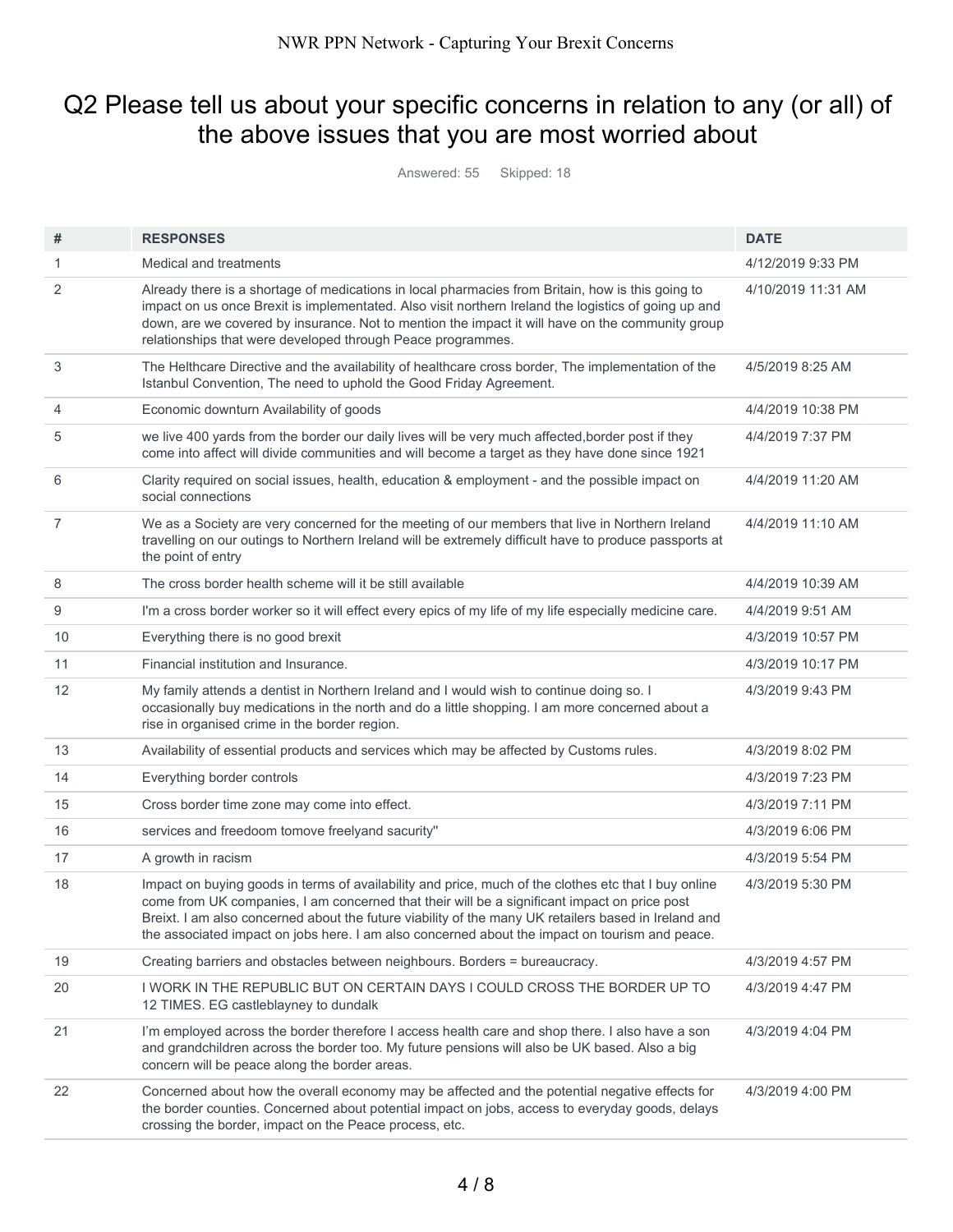| 23 | Access to medical supplies in southern Ireland, higher food prices, rise in crime & paramilitaries<br>targeting lower socio-economic groups, rise in blame/attacks on foreign nationals                                                                                                                                                                                                                                                    | 4/3/2019 3:56 PM   |
|----|--------------------------------------------------------------------------------------------------------------------------------------------------------------------------------------------------------------------------------------------------------------------------------------------------------------------------------------------------------------------------------------------------------------------------------------------|--------------------|
| 24 | accessing healthcare                                                                                                                                                                                                                                                                                                                                                                                                                       | 4/3/2019 3:53 PM   |
| 25 | <b>Funding for Community Centers</b>                                                                                                                                                                                                                                                                                                                                                                                                       | 3/21/2019 7:18 PM  |
| 26 | I'm concerned about a possible hard border and the customs and/or security checks and the<br>possibility of it/them resulting in a return to violence in NI and along the border.                                                                                                                                                                                                                                                          | 3/21/2019 12:09 PM |
| 27 | lack of information - not knowing what procedures will be put in place                                                                                                                                                                                                                                                                                                                                                                     | 3/20/2019 4:07 PM  |
| 28 | As a current community organisation funded by a Cross border organisation, we are concerned<br>for: - viability of project - meaningful engagement with other community groups in Northern Ireland<br>to share and learn. - Will insurance cover us to bring groups to other jurisdictions.                                                                                                                                                | 3/20/2019 12:20 PM |
| 29 | possible return to violence with the presence of a hard border is my biggest concern                                                                                                                                                                                                                                                                                                                                                       | 3/19/2019 9:52 AM  |
| 30 | Concerned about the Brexit impact on agriculture, particularly our main export products.                                                                                                                                                                                                                                                                                                                                                   | 3/18/2019 10:35 PM |
| 31 | The traffic delays followed by custom controls will create anger among us border folk and possibly<br>worse                                                                                                                                                                                                                                                                                                                                | 3/18/2019 1:57 PM  |
| 32 | That there will be restrictions on going to Northern Ireland and that trading will be affected too.                                                                                                                                                                                                                                                                                                                                        | 3/17/2019 2:37 PM  |
| 33 | return of "fear" of travelling north exchange rates polarization of communities                                                                                                                                                                                                                                                                                                                                                            | 3/15/2019 2:48 PM  |
| 34 | Most worried about our two adult daughters who are living in the UK, how Brexit will affect their<br>jobs (Primary School Teacher in Scotland and PhD Student in England) and their future in<br>general, and will there be difficulties for our family to travel between Ireland and the UK.                                                                                                                                              | 3/15/2019 2:40 PM  |
| 35 | Costs to everyday living                                                                                                                                                                                                                                                                                                                                                                                                                   | 3/15/2019 2:32 PM  |
| 36 | influx of british citizens to ireland for benefits and health care access.                                                                                                                                                                                                                                                                                                                                                                 | 3/15/2019 12:56 PM |
| 37 | Freedom of travel                                                                                                                                                                                                                                                                                                                                                                                                                          | 3/15/2019 11:16 AM |
| 38 | Having to work for a cross border public body. Head quarters based north of border so attending<br>meetings will be costly.                                                                                                                                                                                                                                                                                                                | 3/15/2019 9:44 AM  |
| 39 | the disruption of easy access to groups we may twin with, this would impact on our programme.                                                                                                                                                                                                                                                                                                                                              | 3/15/2019 1:22 AM  |
| 40 | we don't know what Brexit will bring with it and the uncertainity is a major problem. Ireland I feel<br>will suffer no matter what happens as we are a small country on the periphery                                                                                                                                                                                                                                                      | 3/14/2019 11:18 PM |
| 41 | There will be less funding for GAA Clubs and other 32 County Sporting organisations.                                                                                                                                                                                                                                                                                                                                                       | 3/14/2019 9:01 PM  |
| 42 | Access to health cross border                                                                                                                                                                                                                                                                                                                                                                                                              | 3/14/2019 8:52 PM  |
| 43 | The scare mongering prior to the 29th March. A hard border may be in place temporarily until<br>negotiations are complete.                                                                                                                                                                                                                                                                                                                 | 3/14/2019 7:01 PM  |
| 44 | Driving into or through the North could be problematic. Insurance cover could be an issue. Emails<br>regarding same already being issued by insurance companies. Due to close proximity to the<br>border there could be regular issues with mobile phone charges even if making calls while close to<br>but still this side of the border                                                                                                  | 3/14/2019 6:58 PM  |
| 45 | I have to drive across the border to visit family                                                                                                                                                                                                                                                                                                                                                                                          | 3/14/2019 6:38 PM  |
| 46 | It is so uncertain and no plan in sight                                                                                                                                                                                                                                                                                                                                                                                                    | 3/14/2019 6:25 PM  |
| 47 | 1. Can tourists from EU and non-EU countries who are staying in SLigo travel to the north. Many<br>go up for a day trip. 2. Will the "3" mobile service begin to operate like it does when traveling to<br>USA - provide no package, just expensive calls and texts? 3. Don't tend to buy big items in the<br>North that would make me worry about consumer protection. 4. Don't think I will be accessing 3rd<br>level educ in the North. | 3/14/2019 5:27 PM  |
| 48 | Availability of medicines for most vulnerable in our society.                                                                                                                                                                                                                                                                                                                                                                              | 3/14/2019 5:12 PM  |
| 49 | Not too worried at my age                                                                                                                                                                                                                                                                                                                                                                                                                  | 3/14/2019 5:11 PM  |
| 50 | <b>MEDICINES SUPPLIES</b>                                                                                                                                                                                                                                                                                                                                                                                                                  | 3/14/2019 4:53 PM  |
| 51 | Time and money                                                                                                                                                                                                                                                                                                                                                                                                                             | 3/14/2019 4:53 PM  |
| 52 | citizenship costs                                                                                                                                                                                                                                                                                                                                                                                                                          | 3/14/2019 4:42 PM  |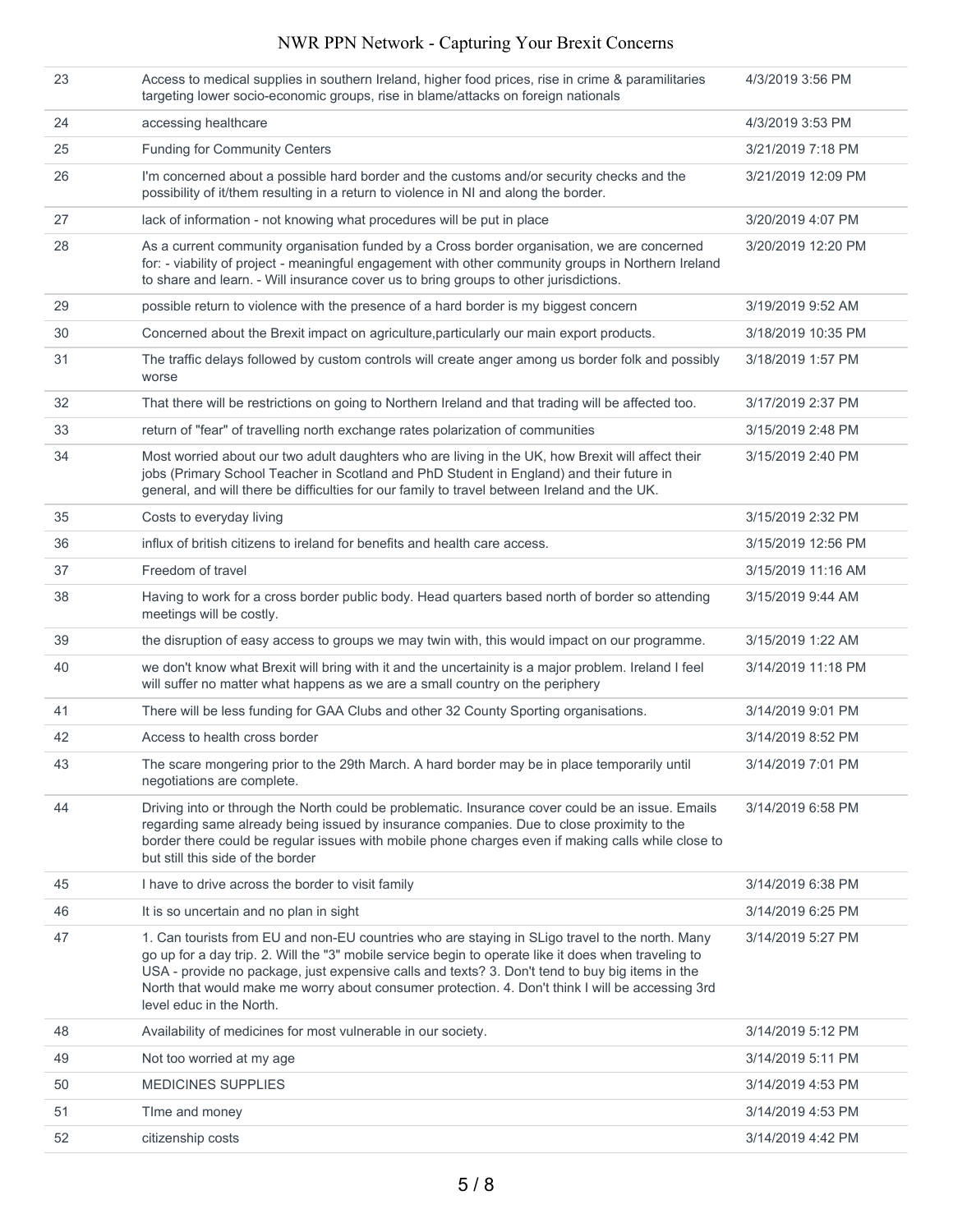| 53 | Free travel, no borders                                                                                              | 3/14/2019 4:38 PM |
|----|----------------------------------------------------------------------------------------------------------------------|-------------------|
| 54 | The threat posed by Brexit to the relationships and networks that we have built up over the last<br>number of years. | 3/14/2019 4:36 PM |
| 55 | Travelling across the border                                                                                         | 3/14/2019 4:34 PM |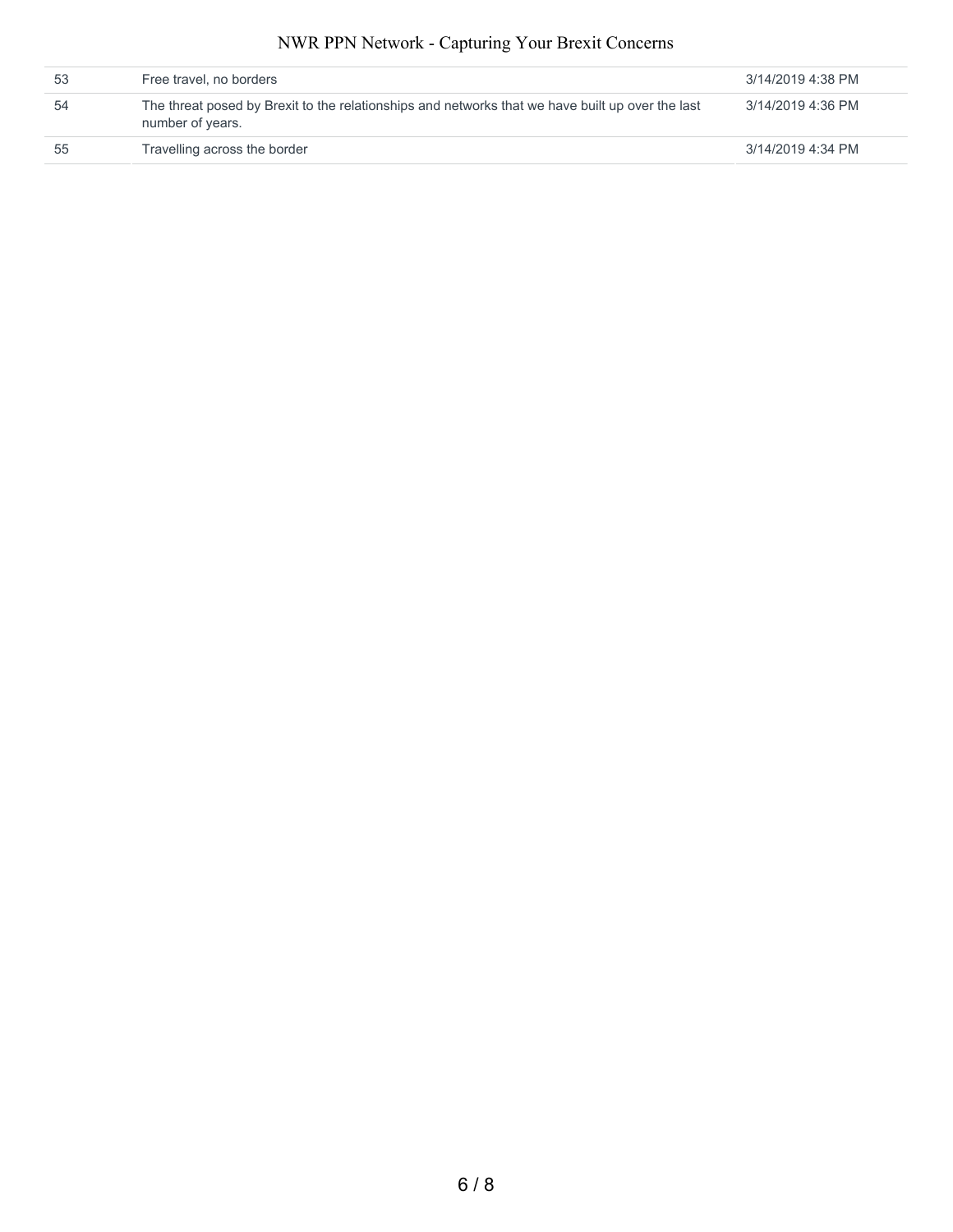# Q3 If we have missed anything important, please tell us other concerns that the community has with regard to Brexit

Answered: 36 Skipped: 37

| #                 | <b>RESPONSES</b>                                                                                                                                                       | <b>DATE</b>        |
|-------------------|------------------------------------------------------------------------------------------------------------------------------------------------------------------------|--------------------|
| 1                 | Taking communities backwards instead of moving forward in an integrated way where everyone<br>can live peacefully together.                                            | 4/5/2019 8:25 AM   |
| 2                 | community groups will be faced to develop projects only up to the border we will return to back to<br>back development ie north /south                                 | 4/4/2019 7:37 PM   |
| 3                 | Connections between grassroots community organisations and civil society or NGO services need<br>to a priority                                                         | 4/4/2019 11:20 AM  |
| $\overline{4}$    | I think you have covered it all                                                                                                                                        | 4/4/2019 11:10 AM  |
| 5                 | If you live in Northern Ireland and self employed and most of your work is South how will it effect<br>your income and insurance in your company.                      | 4/4/2019 10:39 AM  |
| 6                 | The Good Friday agreement and peace on our island                                                                                                                      | 4/3/2019 10:57 PM  |
| 7                 | Conflicts.                                                                                                                                                             | 4/3/2019 10:17 PM  |
| 8                 | Will PEACE projects still be funded?                                                                                                                                   | 4/3/2019 9:43 PM   |
| 9                 | Resumption of violence due to political and economic instability.                                                                                                      | 4/3/2019 8:02 PM   |
| 10                | BREXIT disaster for ROI residents and for Irish people in NIreland England                                                                                             | 4/3/2019 7:23 PM   |
| 11                | Smuggling will snowball and criminals will want their cut. The public will be in danger with shoddy<br>goods.                                                          | 4/3/2019 7:11 PM   |
| $12 \overline{ }$ | Division increase in border communities                                                                                                                                | 4/3/2019 5:54 PM   |
| 13                | As a border county dependent on agriculture and tourism. The potential impact of a hard border on<br>agriculture, tourism and the peace process is a definite concern. | 4/3/2019 5:30 PM   |
| 14                | Politicians, Northern + UK have let down the North yet again.                                                                                                          | 4/3/2019 4:57 PM   |
| 15                | WORRIED ABOUT THE POSSIBILITY OF TROUBLE.                                                                                                                              | 4/3/2019 4:47 PM   |
| 16                | Worried about how we do garda vetting as it will be an issue after Brexit (currently it's done across<br>the island of ireland but if there's no deal it stops!)       | 4/3/2019 3:53 PM   |
| 17                | Sligo and the north west are neglected on all levels by government - jobs - roads - rail etc. A<br>possible return to a hard border will only make matters worse.      | 3/21/2019 12:09 PM |
| 18                | Concern that there will be less opportunities for cross border projects and communication                                                                              | 3/20/2019 4:07 PM  |
| 19                | - Ease of going across the border to e.g. ASDA in Enniskillen                                                                                                          | 3/20/2019 12:20 PM |
| 20                | effect on relationships with unionist/protestant community with the presence of a hard border.                                                                         | 3/19/2019 9:52 AM  |
| 21                | Value of IRISH CURRENCY V STERLING in the long term.                                                                                                                   | 3/18/2019 10:35 PM |
| 22                | None                                                                                                                                                                   | 3/17/2019 2:37 PM  |
| 23                | Return of Sectarianism                                                                                                                                                 | 3/15/2019 2:32 PM  |
| 24                | durgs and medicines                                                                                                                                                    | 3/15/2019 12:56 PM |
| 25                | The risk of the mooted 'one Ireland' referendum. Who really wants it on either side?                                                                                   | 3/15/2019 9:44 AM  |
| 26                | The biggest concern we have is the impact of Brexit on the peace process                                                                                               | 3/15/2019 9:08 AM  |
| 27                | I'm not sure what impact Brexit will have on our recreational activities                                                                                               | 3/15/2019 1:22 AM  |
| 28                | Worsening of UK- Irish relations as sectors such as agriculture see returns diminishing.                                                                               | 3/14/2019 9:01 PM  |
| 29                | Continuing peace between north and south ireland                                                                                                                       | 3/14/2019 8:52 PM  |